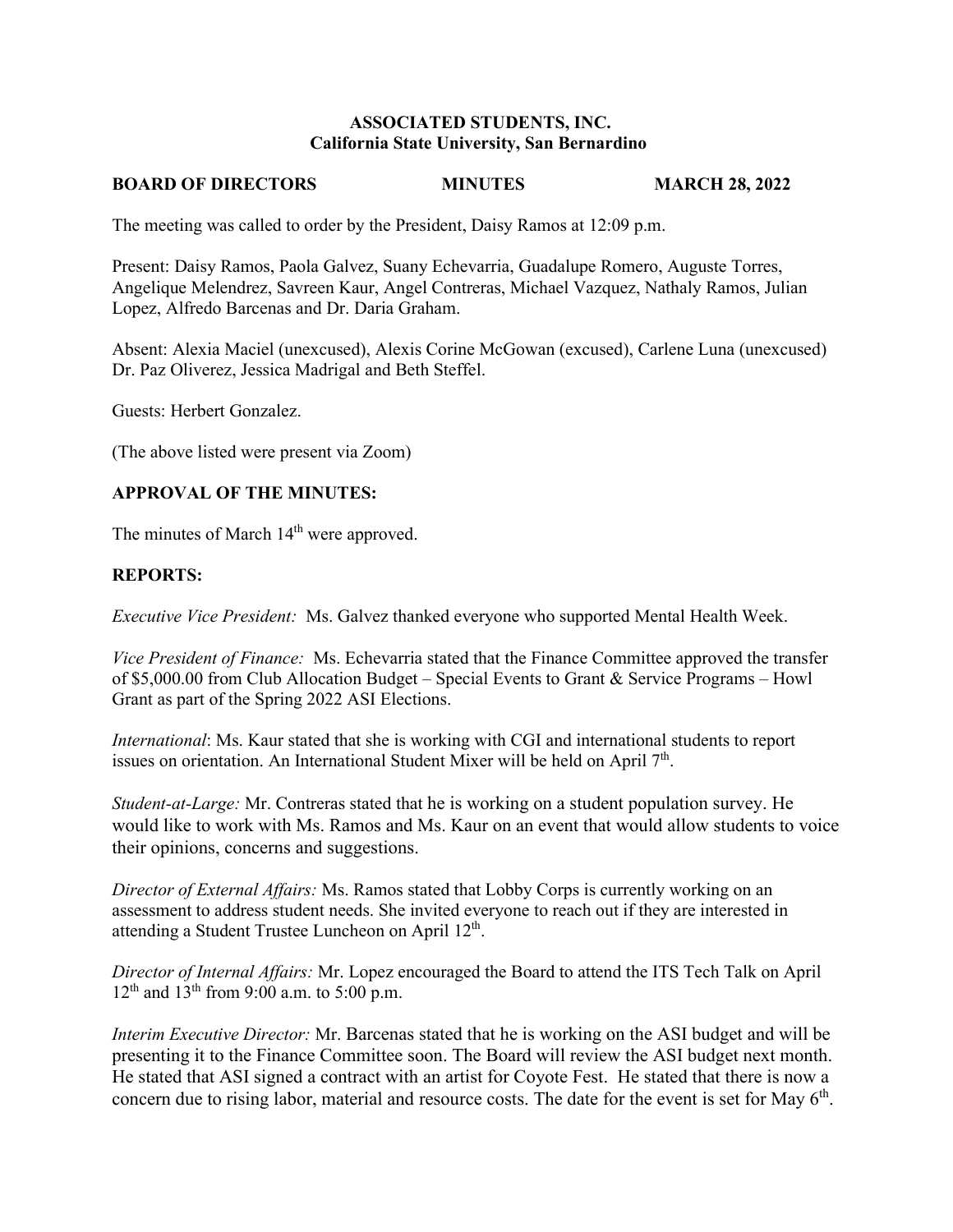He deferred to Mr. Gonzalez who gave a detailed report on behalf of legislative affairs and programs.

## **ADOPTION OF AGENDA:**

M/S Barcenas/Contreras: To remove BD 14-22 from the agenda. Passed unanimously.

M/S Barcenas/Vazquez: To move BD 16-22 to the bottom of the agenda before CLOSED SESSION. Passed unanimously.

M/S Barcenas/Contreras: To place BD 17-22 through BD 18-22 on a consent calendar. Passed.

The agenda was adopted as amended.

### **OLD BUSINESS:**

### **BD 15-22 M/S Barcenas/Vazquez: Appointment of Maria Gomez as a student-at-large representative to the ASI Finance Committee.**

Ms. Echevarria spoke in favor of Ms. Gomez.

A roll call vote was conducted as follows: In Favor: Torres, Melendrez, Graham, Kaur, Vazquez, Contreras, Barcenas and Ramos. Opposed: None. Abstentions: None. Passed (8/0/0).

#### **NEW BUSINESS:**

M/S Barcenas/Melendrez: To open the following consent calendar:

### **BD 17-22 Appointment of Alexia Maciel as a Board of Director representative to the ASI Elections Committee.**

### **BD 18-22 Appointment of Michael Vazquez as a Board of Director representative to the ASI Elections Committee.**

A roll call vote was conducted as follows: In Favor: Torres, Melendrez, Graham, Kaur, Romero, Vazquez, Contreras, Barcenas and Ramos. Opposed: None. Abstentions: None. Vote on the above consent calendar passed (9/0/0).

### **BD 19-22 M/S Barcenas/Contreras: Appointment of Andres Ventura as a student-at-large representative to the ASI Elections Committee.**

A roll call vote was conducted as follows: In Favor: Torres, Melendrez, Graham, Kaur, Romero, Vazquez, Contreras, Barcenas and Ramos.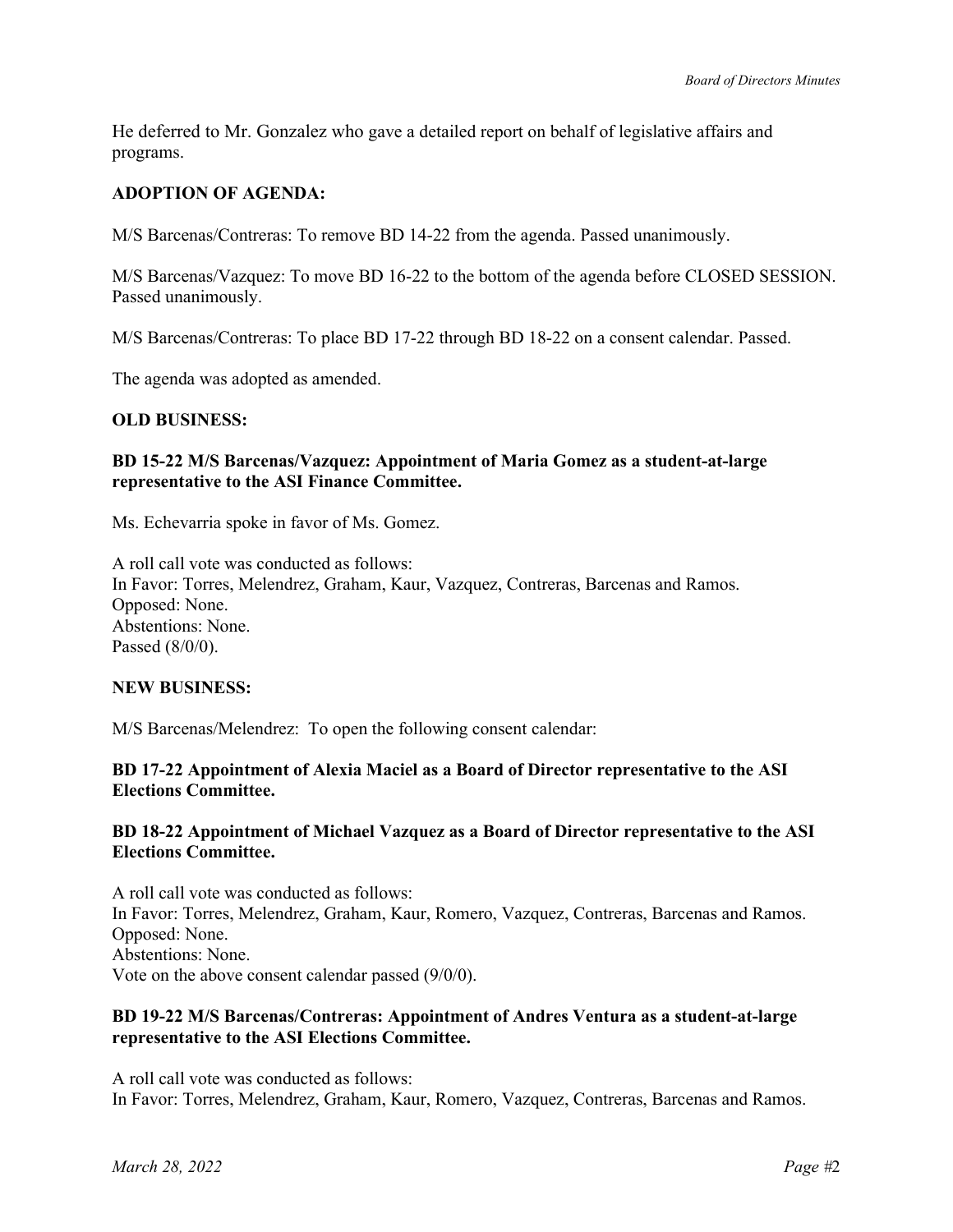Opposed: None. Abstentions: None. Passed (9/0/0).

# **BD 20-22 M/S Barcenas/Romero: Revision of the ASI Howl Grant Policy. (First Reading)**

Mr. Barcenas explained that the purpose of this policy is to establish rules and regulations for Howl Grant. He briefly reviewed some changes made to the policy and explained that some of the language was revised.

## *Section 2, Subsection a:*

To strike: "Each currently enrolled CSUSB student whether at the San Bernardino or Palm Desert Campus will be allowed to allocate up to \$3.00." and replace with "In determination with the ASI Board of Directors, ASI will allocate a minimum of \$10,000.00 to the Howl Grant budget of which ten \$1,000.00 grants will be awarded."

The following subsections were removed.

*Section 2, Subsection f:* 

To strike: "All disbursement requests are due no later than June 1<sup>st</sup>."

*Section 2, Subsection g:* 

To strike: "Any not disbursed funds at the end of the fiscal year will be returned to the general Howl Grant account."

#### *Section 2, Subsection h:*

To strike: "Original receipts must be provided for fund disbursement."

Discussion ensued.

Dr. Graham recommended that they add a clarification that the club must be in good standing. Mr. Barcenas stated that they will clarify this is for chartered clubs and organizations which are in good standing with the university.

Discussion closed.

Mr. Contreras left the meeting.

### **BD 21-22 M/S Barcenas/Melendrez: Appointment of Savreen Kaur as a Board of Director representative to the ASI Finance Committee.**

Ms. Echevarria stated that the Finance Committee is in need of a Board of Director representative since a Board member was unable to attend the Finance meetings due to a time conflict. She spoke in favor of Ms. Kaur.

A roll call vote was conducted as follows: In Favor: Torres, Melendrez, Graham, Kaur, Romero, Vazquez, Barcenas and Ramos.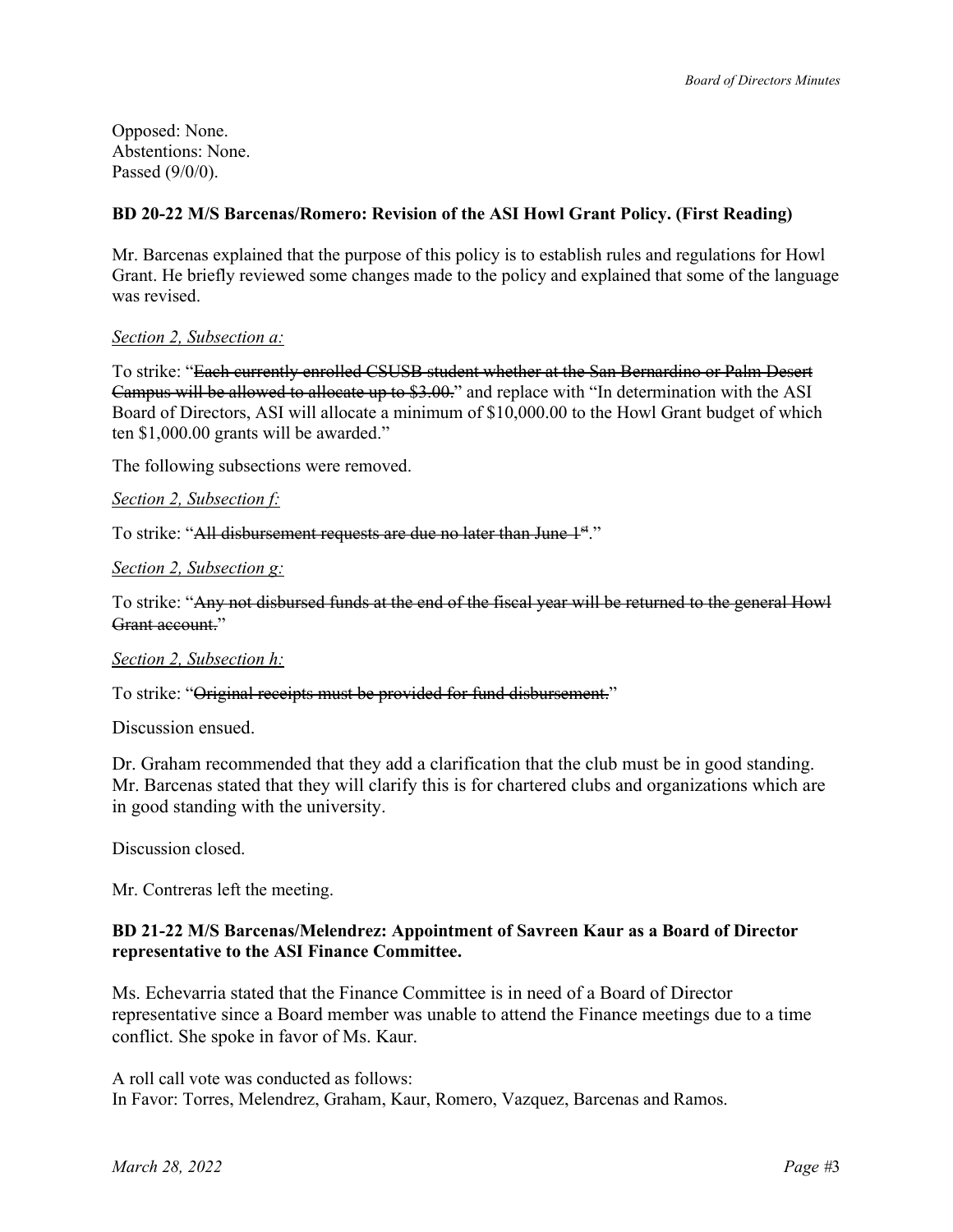Opposed: None. Abstentions: None. Passed (8/0/0).

# **BD 22-22 M/S Barcenas/Vazquez: Appointment of Vice President of Finance Pro-Tem.**

Ms. Echevarria stated that if she is unable to serve as the Vice President of Finance, a member of the Board must be nominated as the Vice President of Finance Pro-Tem.

Mr. Torres stated that the Board already appointed a student as the Vice President of Finance Pro-Tem. Mr. Echevarria stated that the Board member who had originally been appointed as the Vice President of Finance Pro-Tem is no longer able to serve on the Finance Committee which is one of the requirements.

Mr. Vazquez nominated Ms. Kaur. Ms. Kaur accepted the nomination.

A roll call vote was conducted as follows: In Favor: Torres, Melendrez, Graham, Kaur, Romero, Vazquez, Barcenas and Ramos. Opposed: None. Abstentions: None. Passed (8/0/0).

### **BD 23-22 M/S Barcenas/Vazquez: Review of CSUSB campus policies: Robert V. Fullerton Art Museum Collection Policy & CSUSB Storage of Surplus Items Policy.**

Mr. Barcenas stated that the Administrative Council is requesting feedback on these policies. He urged the Board to review them and offer feedback to President Ramos so she may present them at Administrative Council.

Discussion closed.

President Ramos passed the gavel to Ms. Galvez.

## **BD 16-22 M/S Ramos/Barcenas: Discussion of attendance policy for board members for the remainder of Spring 2022 ASI Board Meetings.**

President Ramos stated that in a recent meeting they lost quorum even though the meetings were rescheduled in order to best fit the Board's schedules.

Mr. Barcenas stated that the current issue they are facing is a lack of attendance at Board meetings. This is a challenging task especially at this time of year when the Board is dealing with more serious matters. He stated that the Board is the voice of the students and it is critical that they attend meetings.

Ms. Echevarria stated that this is her third year on the Board and it is an honor to serve in these positions since they represent the students' voices. Guests have previously praised the Board's professionalism, nevertheless, this comes with being present. She urged the Board to